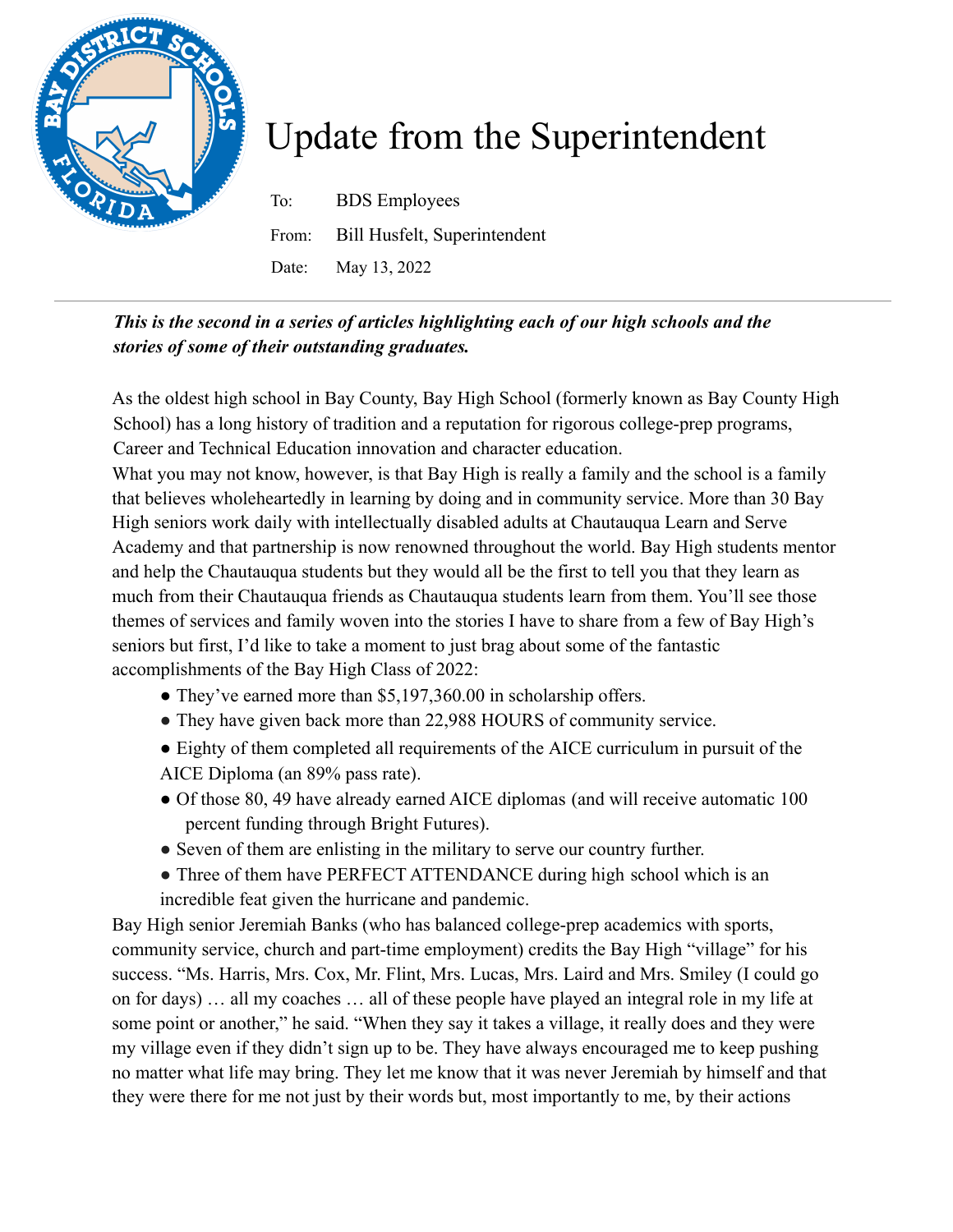which speaks volumes. They were never judgemental and always made me feel as though I could conquer the world. I hope to one day be able to repay them."

Classmate Alondra Quinones Santiago also feels indebted to the Bay High family. "I have attended many schools, many social groups and many programs but Bay High has created a home and a family for me that will never be forgotten," she said. "As a part of the 2022 Class, I have experienced the unimaginable but these experiences have developed me and allowed me to see life differently. When you're going through difficult times, you must adapt and flourish instead of dwell because difficult times are opportunities to become stronger and grow." According to senior Jade Jones, there's definitely a connection between the staff and students at Bay High. "Bay High has an invisible thread running through the halls that connects every student, teacher, and administrator. There is such a strong sense of community and caring that I can't be more thankful for."

All three seniors said they were speaking for their entire class when they thanked their teachers and other staff members for supporting them through the double whammy of the hurricane and the pandemic. While those challenges presented obstacles to learning, Jade noted BHS teachers were up for the task. "Each time I took on more difficult classes or responsibilities, my teachers knew just how to encourage me. As a result, I'm learning way more than the standards in my classrooms: I get life lessons, real-life applications, and a support system that encourages and celebrates me."

Unlike many of her classmates, Alondra has been a student at several of our BDS schools due to her father's military service. "I have attended Tyndall Elementary School, Bay Haven, North Bay Haven, Breakfast Point Academy, University Academy, Mowat Middle School, Mosley High School and I am now graduating from Bay High School," she said. Yet, despite all of those moves, Alondra said she always found the help she needed. "BDS employees have helped me smoothly transition between schools when relocation within the county occurred, they have allowed me to be confident in my preparation for my collegiate studies by encouraging me through rigorous courses, and they have shared wisdom that has allowed me to not only find myself as a young adult but also to prepare me to become a successful professional," she explained.

That same support helped Jeremiah achieve his dreams while in high school. "I have received the Perry and Young Scholar-Athlete Award and I was nominated for the NAACP 2022 Outstanding Youth Awards Recipient, the United States Marine Corps Distinguished Athlete Award, Chestnut Family Foundation Scholarship, and the Delta Sigma Theta Sorority Scholarship," Jeremiah said. "I am graduating with a 3.5 GPA, a letter in football, and a letter in basketball. I am a member of

the Streetlights Club and New Bethel Baptist Church. I also helped coach youth sports such as baseball and basketball. In addition, I volunteer with the Boys and Girls Club of Bay County Christmas Tree Fundraiser during the holidays. I am currently working part-time with my dad's landscape business and am a customer service employee for Publix."

Alondra has a similar story. "I have been named Bay High's First No Ordinary Joe